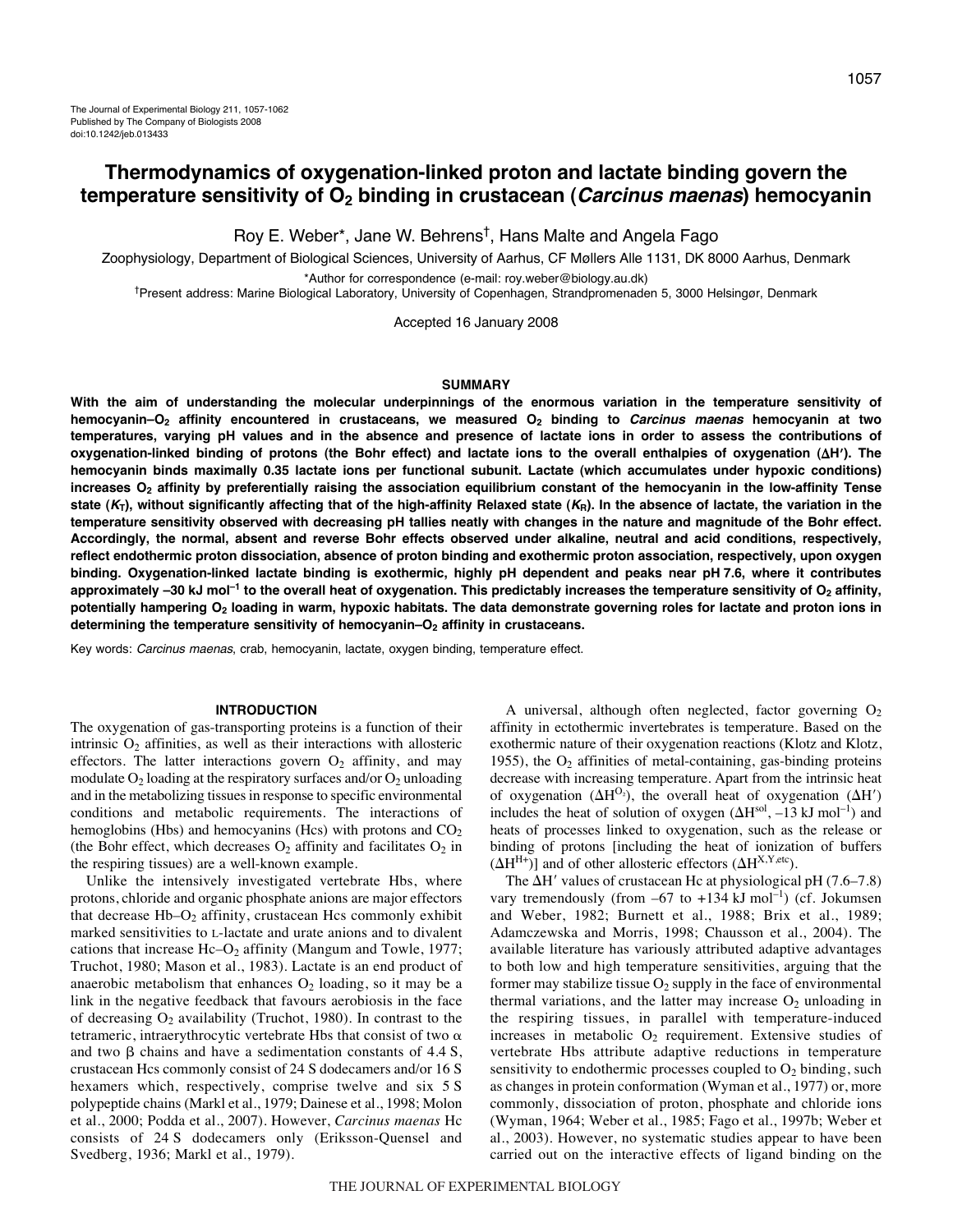#### 1058 R. E. Weber and others

enthalpies of arthropod Hcs, notwithstanding the enormous variation in their temperature sensitivities and the radically different allosteric control mechanisms encountered compared to Hbs. In contrast to vertebrate Hbs, where protons and organic phosphates preferentially decrease  $O_2$  affinity of the Hb molecules in the low-affinity Tense state  $(K_T)$  without significantly affecting that of the Relaxed state (*K*R), in crab *Callinectes sapidus* Hc, Llactate ions increase both  $K_T$  and  $K_R$ , whereas protons decrease both  $K_T$  and  $K_R$ , and Ca<sup>2+</sup> ions increase  $K_R$  (Johnson et al., 1988). Thus "...*the allosteric interactions of L-lactate and crustacean hemocyanins … provide an interesting contrast to the extremely well-studied allosteric interactions of the vertebrate hemoglobins*" (Graham, 1985).

Aiming to probe the contributions of the major endogenous allosteric effectors (protons and lactate) to the overall enthalpies of oxygenation, we measured the interactive effects of lactate, temperature and  $pH$  on the  $O_2$  affinity of Hc in the blood of the shore crab *Carcinus maenas*, which is exposed to large variations in ambient temperature on a daily and seasonal basis.

#### **MATERIALS AND METHODS Animals**

Specimens of shore crabs *Carcinus maenas* L., with carapace width of 5–7 cm, were collected in Aarhus Bay, Denmark, and maintained in well-aerated seawater (30–32 p.p.t.,  $12^{\circ}$ C,  $P_{O_2}$  >135 mmHg; 12 h:12 h photoperiod) for at least 4 days without feeding. Prebranchial hemolymph samples  $(1-2ml)$  were withdrawn from the branchial sinuses by piercing the arthropodial membrane at the bases of the walking legs using a syringe fitted with a 22-G hypodermic needle. Samples from individual crabs were kept separately on ice. Those that did not coagulate were pooled into a Petri dish and whipped with a glass spatula to separate coagulating fibrinogen that was removed by filtration. Hemolymph was frozen at  $-80^{\circ}$ C in 120  $\mu$ l aliquots that were freshly thawed for oxygen binding studies.

#### **[Hc] and [L-lactate] measurements**

Hc concentrations were estimated from peak absorbances near 335 nm, using an extinction coefficient of 17.5 mmol  $l^{-1}$  cm<sup>-1</sup>, based on the A1%,1cm value of 2.33 reported for *C. maenas* Hc (Nickerson and Van Holde, 1971) and a functional-unit mass of 75 kDa. Reagent grade  $L(+)$ -lactate, lithium salt  $(C_3H_5O_3Li)$  was purchased from Sigma-Aldrich Chemicals (St Louis, MO, USA). L-lactate concentration in freshly collected hemolymph samples of crabs kept in normoxic seawater) was measured according to Lowry and Passonneau's 'Method I' (Lowry and Passonneau, 2006).

#### **O2 binding measurements of native hemolymph**

Hemolymph samples were buffered at varying pH by adding  $1$  mol  $I^{-1}$  Bis-Tris buffers to a final buffer concentration of 0.1 mol  $l^{-1}$ . O<sub>2</sub> equilibria of 4  $\mu$ l hemolymph samples were recorded at 10 and 20°C using a modified gas diffusion chamber connected to Wösthoff gas mixing pumps (Bochum, Germany) that mix air and ultrapure ( $>99.998\%$ ) N<sub>2</sub> to increase O<sub>2</sub> tensions stepwise (Weber, 1981; Weber et al., 1987), while absorbance is continuously monitored at 365 nm. pH values were measured in triplicate in separate  $110 \mu$ l sub-samples (to avoid KCl contamination from the calomel electrode) at the same temperatures as the  $O<sub>2</sub>$  equilibrium measurements, using a BMS 2 Mk 2 microelectrode coupled to a PHM 64 Research pH meter (Radiometer, Copenhagen, Denmark). For each  $O_2$  binding curve at least four equilibrium steps between 20% and 80% saturation were recorded, and  $P_{50}$  and  $n_{50}$  values (O<sub>2</sub>) tensions and Hill's cooperativity coefficients at  $50\%$  O<sub>2</sub> saturation, respectively) were interpolated from Hill plots, log[*S*/(1–*S*)] *vs*  $logP_{O_2}$ , where *S* is the fractional  $O_2$  saturation.

The effects and stoichiometry of L-lactate binding were investigated by recording  $He-O<sub>2</sub>$  equilibria at varying L-lactate concentrations, and at pH values close to 6.9 and 7.7, and thereafter interpolating the  $P_{50}$  and  $n_{50}$  values at these exact pH values (6.90) and 7.70) from regression analysis of  $logP_{50}$  *vs* pH.

For precise  $O_2$  equilibrium measurements focusing on extreme, low and high O<sub>2</sub> saturations (extended Hill plots, see below), a subsample of the freshly prepared hemolymph was concentrated approximately twofold by centrifugation at 2500  $g$  and 4 $\degree$ C for 1 h in Ultrafree-4 Millipore tubes with 10 000 Da molecular mass cutoff membranes.

The data were analysed in terms of the two-state MWC model, according to the equation:

$$
S = \left[ LK_{\rm T}P(1+K_{\rm T}P)^{(q-1)} + K_{\rm R}P(1+K_{\rm R}P)^{(q-1)} \right]/\left[ L(1+K_{\rm T}P)^{q} + (1+K_{\rm R}P)^{q} \right], (1)
$$

where  $S$  denotes saturation,  $L$  is the equilibrium constant between the tense (T) and relaxed (R) state in fully deoxygenated form,  $K_T$ and  $K_R$  are the  $O_2$  association equilibrium constants for the lowaffinity (T, tense) and high-affinity (R, relaxed) forms, respectively, *P* is the partial pressure of  $O_2$ , and *q* is the number of interacting binding sites (Monod et al., 1965). Curve-fitting to obtain  $K_T$ ,  $K_R$ and the allosteric constant *L*, estimation of the standard errors and calculation of the derived parameters  $P_{50}$ ,  $P_m$  (the median  $O_2$ tension),  $n_{50}$ ,  $n_{\text{max}}$  (the maximum cooperativity along the equilibrium curve) and  $\Delta G$  (the free energy of cooperativity) were carried out as detailed earlier (Weber et al., 1995; Fago et al., 1997a; Bugge and Weber, 1999).

The overall heat of oxygenation at varying pH values (range 6.1–8.6) and in the presence and absence of 10 mmol  $l^{-1}$  L-lactate was evaluated from the difference in  $P_{50}$  values at 10 and 20°C, using the van't Hoff isochore (Wyman, 1964):

$$
\Delta H' = 2.303R \cdot \Delta \log P_{50} / \Delta (1/T) , \qquad (2)
$$

where R is the gas constant and T the absolute temperature. The heat of effector binding was then interpolated as the difference between  $\Delta H'$  values in the presence and absence of the effector (cf. Weber et al., 1985).

#### **RESULTS AND DISCUSSION Allosteric lactate interaction**

Lactate concentration in hemolymph of crabs kept in aerated seawater was  $0.034 \pm 0.023$  mmol  $l^{-1}$  (*N*=5), confirming the low level previously reported for normoxic, resting *C. maenas* [0.1 mmol  $l^{-1}$ (Lallier and Truchot, 1989)].

Dose–response curves measured at two pH values (Fig. 1) show that lactate increases  $O_2$  affinity, exerting the greatest effect in the 50–100 mmol  $l^{-1}$  concentration range, without markedly affecting the Bohr factor (depicted by the vertical distance between the two curves). Interpolated from the slopes of  $log P_{50}$ *vs* log[lactate] plots in this range, *C. maenas* Hc binds maximally 0.30 and 0.35 lactate ions per  $O_2$  molecule at pH 7.0 and 7.7, respectively. Plotting logP<sub>50</sub> values against free lactate concentrations (estimated assuming that each functional Hc subunit binds 0.3 lactate ions at half-saturation) does not tangibly alter these coefficients, which compare with values of 0.11–0.54 observed in decapod crustacean Hc under different experimental conditions [(cf. Zeis et al., 1992; Adamczewska and Morris, 1998) and studies cited therein].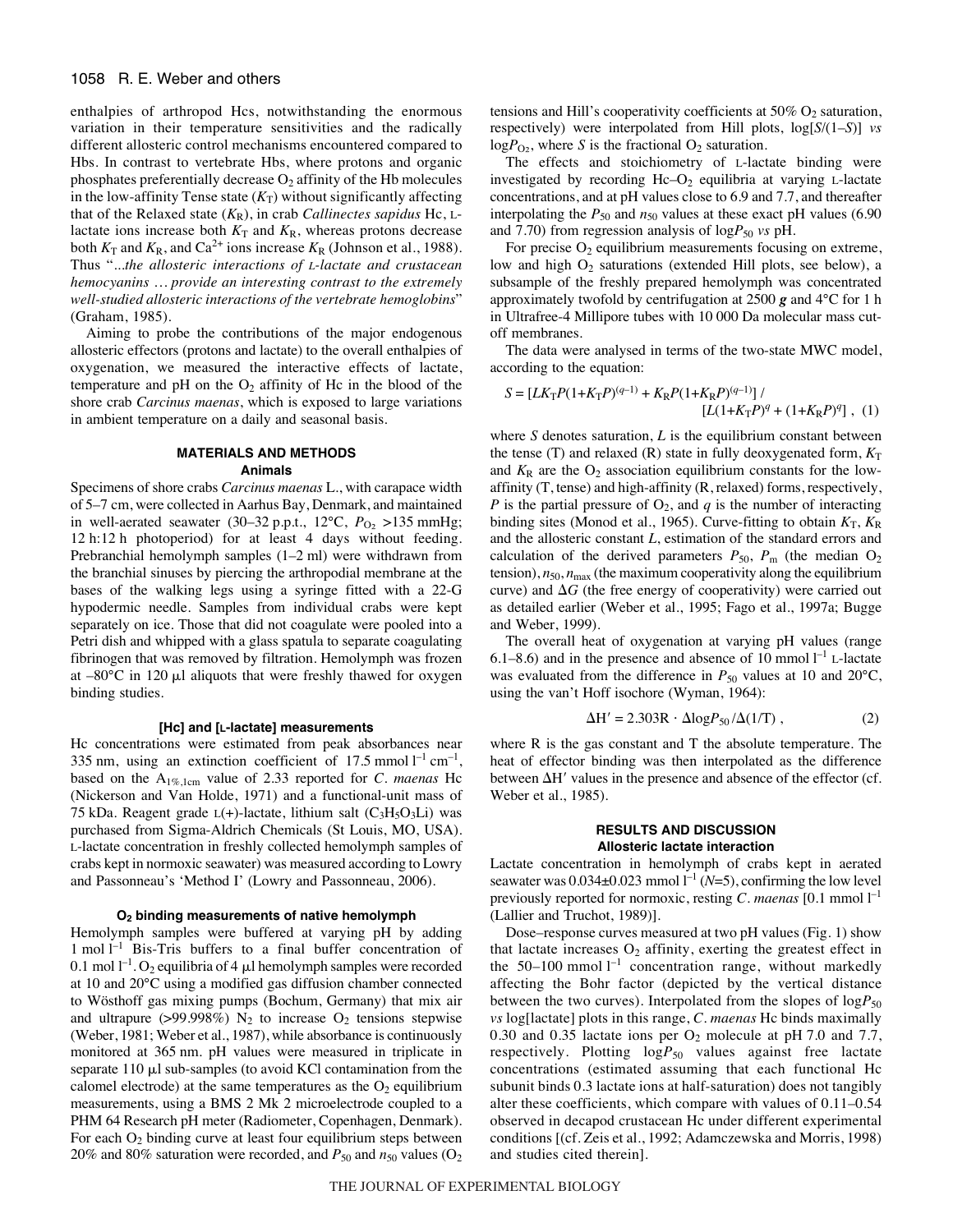

Fig. 1. (A) Effects of increasing lactate concentrations on hemolymph  $P_{50}$ values at pH 7.00 and 7.70 and 20°C. Hc subunit concentration, 0.85 mmol  $I^{-1}$ .

Extended Hill plots of precise  $O_2$  equilibria of the hemolymph at  $pH7.84$  (Fig. 2) show slopes of unity in the lower and upper extremities of the curves, reflecting non-cooperative binding of the first and last  $O_2$  molecules to the functional units. Fitting the MWC model to the data in the absence and in the presence of 10 and 50 mmol  $l^{-1}$  lactate, yields *q*-values (the number of interacting O<sub>2</sub>binding sites) of 4.5, 4.7 and 3.2, respectively (Table 1). Fitting the model with *q* fixed at 4 (the average integral value found when the model was fitted with  $q$  floating) shows  $P_{50}$  to be 7.7 mmHg,  $O_2$ 



Fig. 2. Extended Hill plots of C. maenas Hc measured at 10 $^{\circ}$ C in the absence (circles) and presence of 10 mmol  $I^{-1}$  (triangles) and 50 mmol  $I^{-1}$ (squares) L-lactate. Hc subunit concentration, 2.76 mmol  $\Gamma^1$ . Open and closed symbols are data points where the MWC equation was fitted with  $q$ floating and fixed at 4, respectively, during the iteration (see Eqn 1). Mean pH=7.843±0.009.

binding to be strongly cooperative  $(n_{50}$  and  $n_{\text{max}}=3.2)$ , and O<sub>2</sub> association constants for the Hc in the deoxy (Tense) and the oxygenated (Relaxed) states  $(K_T$  and  $K_R$ ) to be 0.01 and 1.61 mmHg<sup>-1</sup>, respectively (Table 1). The identity between  $n_{50}$  and  $n_{\text{max}}$  values and the close agreement between  $P_{50}$  and  $P_{\text{m}}$  values (Table 1) indicate symmetry of the  $O_2$  binding curves, justifying rigorous analysis of the allosteric effects in terms of  $P_{50}$  values (cf. Wyman, 1964).

Calculated as  $\Delta G = RT \ln[\langle (L+1)(Lc^{q}+1)\rangle] \langle (Lc+1)(L^{q-1}+1)\rangle],$ where *L* is the allosteric constant and  $c = K_T/K_R$  (Imai, 1982), the free energy of cooperativity equals  $11.84 \text{ kJ mol}^{-1}$  in the absence of lactate and  $q=4$  (Table 1). As shown (Fig. 2, Table 1) lactate increases  $O_2$  affinity (decreases  $P_{50}$ ) by lowering *L* and raising  $K_T$ , without markedly markedly altering  $K_R$ . This indicates that the underlying molecular mechanism of the lactate effect is to shift the allosteric equilibrium towards the high affinity R state and to increase the  $O_2$  affinity of the T state molecules, indicating that the T-state Hc becomes less stable in the presence of added lactate. The decreased  $K_R/K_T$  ratio decreases  $n_{50}$  values (slopes of the plots at log[*Y*/(1–*Y*)]=0) from 3.2 in the absence of lactate to 2.4 and 2.2 in the presence of 10 and 50 mmol  $l^{-1}$  lactate, respectively, and correspondingly lowers  $\Delta G$  from 11.84 to 7.90 and 6.77, respectively.

## **Interactive effects of lactate and pH**

Measurement of the O<sub>2</sub> affinity of *C. maenas* Hc at 10 and 20°C, in the absence and presence of lactate over a wide pH range where the Bohr effect (oxygenation-linked proton binding) changes from normal to absent and reverse (Fig. 3) provides an ideal opportunity to analyse the contributions of individual, oxygenation-linked processes to the overall enthalpy of oxygenation.

#### pH

As shown (Fig. 3) the Hc exhibits a strong normal Bohr effect  $\varphi$  $(=\Delta \log P_{50}/\Delta pH)$ =–0.80 at alkaline pH range, which encompasses physiological values in decapods [7.44–7.84 (Mangum and Shick, 1972)], no Bohr effect  $(\varphi=0)$  at pH 6.9, and a distinct, reversed Bohr effect ( $\varphi$ =+0.46) at lower pH. The data show a drastic increase in the temperature effect with decreasing pH (Fig. 4), indicating that high temperatures will adversely affect  $O<sub>2</sub>$  loading under acidotic and hypoxic conditions.

Fig. 5 shows the relationship between  $\Delta H'$  and pH in the absence and presence (Fig.  $5$  top, curves A and B, respectively) of lactate. In the absence of lactate (Fig. 5 top, curve A) the numerical value of  $\Delta H'$  increases from  $\sim$ –10 kJ mol<sup>–1</sup> at pH 8 to plateaus of approx.  $-42$  at pH 7.0 and  $-60$  at pH 6.5, revealing a clear inverse relationship with the Bohr factors  $(-0.8, 0 \text{ and } +0.46)$  at these respective pH values. This indicates that (i) as with vertebrate Hb, oxygenation-linked proton dissociation is endothermic and thus counterbalances the heat released upon Hc oxygenation  $(\Delta H^{O_2})$  in the pH range where the Bohr effect is normal, (ii) the overall  $\Delta H'$ value at pH 7.0 is devoid of contributions from proton binding  $(\Delta^{H+})$ and thus reflects the intrinsic heat of  $O_2$  binding by the Hc, (iii) oxygenation-linked proton association (reverse Bohr effect) is exothermic and thus increases the temperature effect contributing about +18 (=–60 to –42) kJ mol<sup>-1</sup> and (iv) in the absence of other effectors, proton concentrations play the dominating role in determining the temperature sensitivity of  $O<sub>2</sub>$  affinity in crustacean Hc.

This contention is supported by numerous data in the literature. Particular examples are Hcs of (i) crab *Holthuisana transversa*, where an exceptionally low Bohr factor  $(-0.13)$  correlates with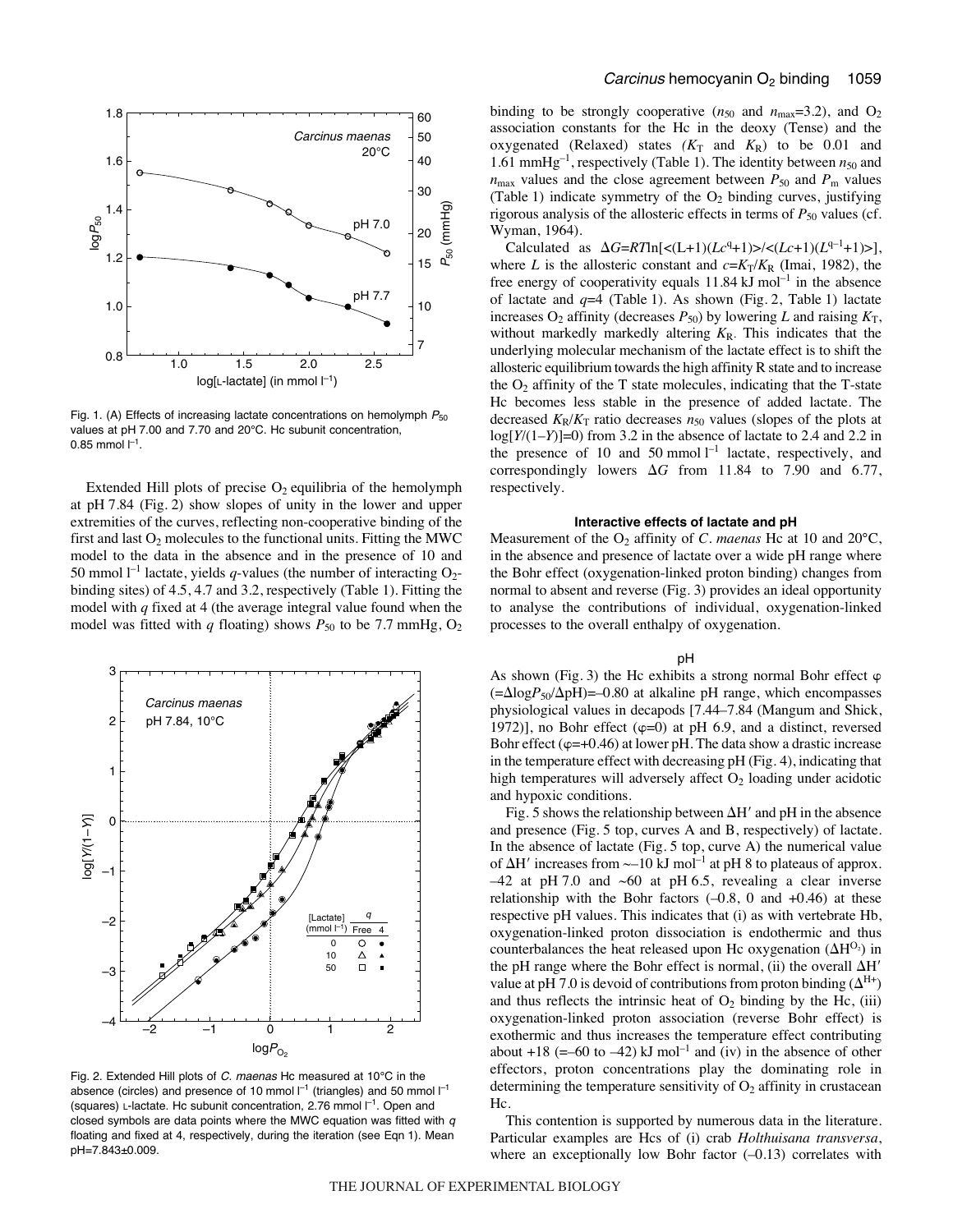|  | Table 1. MWC and derived parameters for Carcinus maenas hemolymph with 0, 10 and 50 mmol $I^{-1}$ L-lactate at 10°C |  |  |  |
|--|---------------------------------------------------------------------------------------------------------------------|--|--|--|
|--|---------------------------------------------------------------------------------------------------------------------|--|--|--|

| [L-lactate]<br>(mmol $\Gamma$ <sup>1</sup> ) | рH   | $P_{50}$<br>(mmHg) | $P_{\rm m}$<br>(mmHg) | $n_{50}$ | $n_{\text{max}}$ | log K <sub>T</sub> | logSE   | $log K_R$ | logSE  | logL   |      | $\Delta G$<br>$(kJ \text{ mol}^{-1})$ |
|----------------------------------------------|------|--------------------|-----------------------|----------|------------------|--------------------|---------|-----------|--------|--------|------|---------------------------------------|
| A                                            |      |                    |                       |          |                  |                    |         |           |        |        |      |                                       |
| 0                                            | 7.83 | 7.81               | 7.83                  | 3.4      | 3.4              | $-1.9651$          | 0.05169 | 0.1483    | 0.0879 | 4.6990 | 4.51 | 11.39                                 |
| 10                                           | 7.85 | 4.66               | 4.69                  | 2.6      | 2.6              | $-1.3854$          | 0.0839  | 0.0128    | 0.1010 | 3.1980 | 4.67 | 7.51                                  |
| 50                                           | 7.85 | 3.00               | 3.11                  | 2.0      | 2.0              | $-1.4589$          | 0.2894  | 0.0903    | 0.0455 | .8727  | 3.22 | 7.45                                  |
| В                                            |      |                    |                       |          |                  |                    |         |           |        |        |      |                                       |
| 0                                            | 7.83 | 7.69               | 7.70                  | 3.2      | 3.2              | $-1.9861$          | 0.0505  | 0.2055    | 0.0775 | 4.3670 | 4    | 11.84                                 |
| 10                                           | 7.85 | 4.63               | 4.67                  | 2.4      | 2.4              | $-1.4364$          | 0.0700  | 0.0495    | 0.0817 | 2.8739 | 4    | 7.90                                  |
| 50                                           | 7.85 | 3.00               | 3.10                  | 2.2      | 2.2              | $-1.2314$          | 0.0604  | 0.0708    | 0.0347 | 2.2671 | 4    | 6.77                                  |

\*The MWC model was fitted to the data with q (the number of interacting  $O_2$ -binding sites) floating (A) or fixed at 4 (B).

SE, standard errors (of  $K<sub>T</sub>$  and  $K<sub>R</sub>$  values); for other abbreviations, see text.

highly exothermic oxygenation reactions  $(\Delta H'=-48 \text{ to } -62 \text{ kJ mol}^{-1})$ observed over a range of operating conditions (Morris et al., 1988), (ii) hermit crab *Pagurus bernhardus*, where a massive Bohr effect  $[\varphi=-1.55$  (Jokumsen and Weber, 1982)] tallies with a complete lack of temperature sensitivity at  $pH 7.2–7.8$ , whereas the temperature effect is large at low pH where the Bohr effect is zero (A. Jokumsen and R.E.W., unpublished), and (iii) krill *Meganyctiphanes norvegica*, and the hydrothermal vent crab *Segonzacia mesatlantica,* where even larger Bohr factors ( $\varphi$ =-1.9 and -2.9, respectively) are associated with overall endothermic heats of oxygenation  $[\Delta H' = +134$  and  $+17$  kJ mol<sup>-1</sup> (Brix et al., 1989; Chausson et al., 2004)].

The differences between  $\Delta H'$  in the presence and absence of lactate (depicted by curve B-A, Fig. 5 bottom) reflects the pHdependent heats of reaction with lactate ions and of coupled reactions. As evident, lactate drastically raises the  $\Delta H'$  values at alkaline (physiological) pH. Given that lactate increases  $O_2$  affinity (Fig. 1) and thus undergoes oxygenation-linked binding (and



Fig. 3.  $P_{50}$  and  $n_{50}$  values of C. maenas Hc measured at 10°C (circles) and 20°C (triangles) in the absence of added lactate (open symbols) and presence (closed symbols) of 10 mmol  $I^{-1}$  L-lactate. Hc subunit concentration, 1.11 mmol  $l^{-1}$ .

deoxygenation-linked dissociation), the data show that lactate binding is exothermic, strongly pH-dependent, and peaks at a pH of approximately 7.6, where it contributes approximately  $-30$  kJ mol<sup>-1</sup> per O<sub>2</sub> molecule bound/released and decreases at higher and lower pH values. The exothermic, oxygenation-linked binding of lactate ions that increases the overall oxygenation enthalpy in crab Hc contrasts sharply with vertebrate Hbs, where endothermic, oxygenation-linked dissociation of organic effectors (2,3 diphosphoglycerate, DPG, and ATP) reduces the overall heat of oxygenation and thus the temperature sensitivity of  $O_2$  affinity.

The single previously reported value for the enthalpic contribution of lactate binding to Hc  $[-25 \text{ kJ mol}^{-1}]$  at pH 7.5 for Hc of the crab *Calappa granulata* (Olianas et al., 2006)] is in good agreement with our data. Remarkably, when measured directly by calorimetric methods, the enthalpy change for urate binding to *Homarus vulgaris* Hc is much higher  $[135 \text{ kJ mol}^{-1}$  at pH 8.0 (Menze et al., 2001)]. The enthalpies of lactate binding to crab Hc are also considerably lower than for DPG binding to human Hb, where similar values  $(\sim46-55 \text{ kJ mol}^{-1})$  were obtained from van't Hoff plots and calorimetric methods (Benesch et al., 1969; Bunn et al., 1971; Nelson et al., 1974). Literature on mammalian Hbs illustrate how the tyranny of the van't Hoff equation may be bypassed by endothermic processes (e.g. conformational changes and proton and chloride binding) (Wyman et al., 1977; Ikeda-Saito et al., 1983; De Rosa et al., 2004) that reduce the temperature sensitivity of  $O_2$  affinity. Arguably, a low  $\Delta H'$  value is an advantageous trait for  $O_2$  loading at high temperature when an effector (such as lactate) increases  $O_2$ affinity and thereby raises the exothermic nature of oxygenation,



Fig. 4. O<sub>2</sub> equilibrium curves of C. maenas Hc at 10 and 20 $^{\circ}$ C and pH 7.8 and 7.0, interpolated from data in Fig. 3.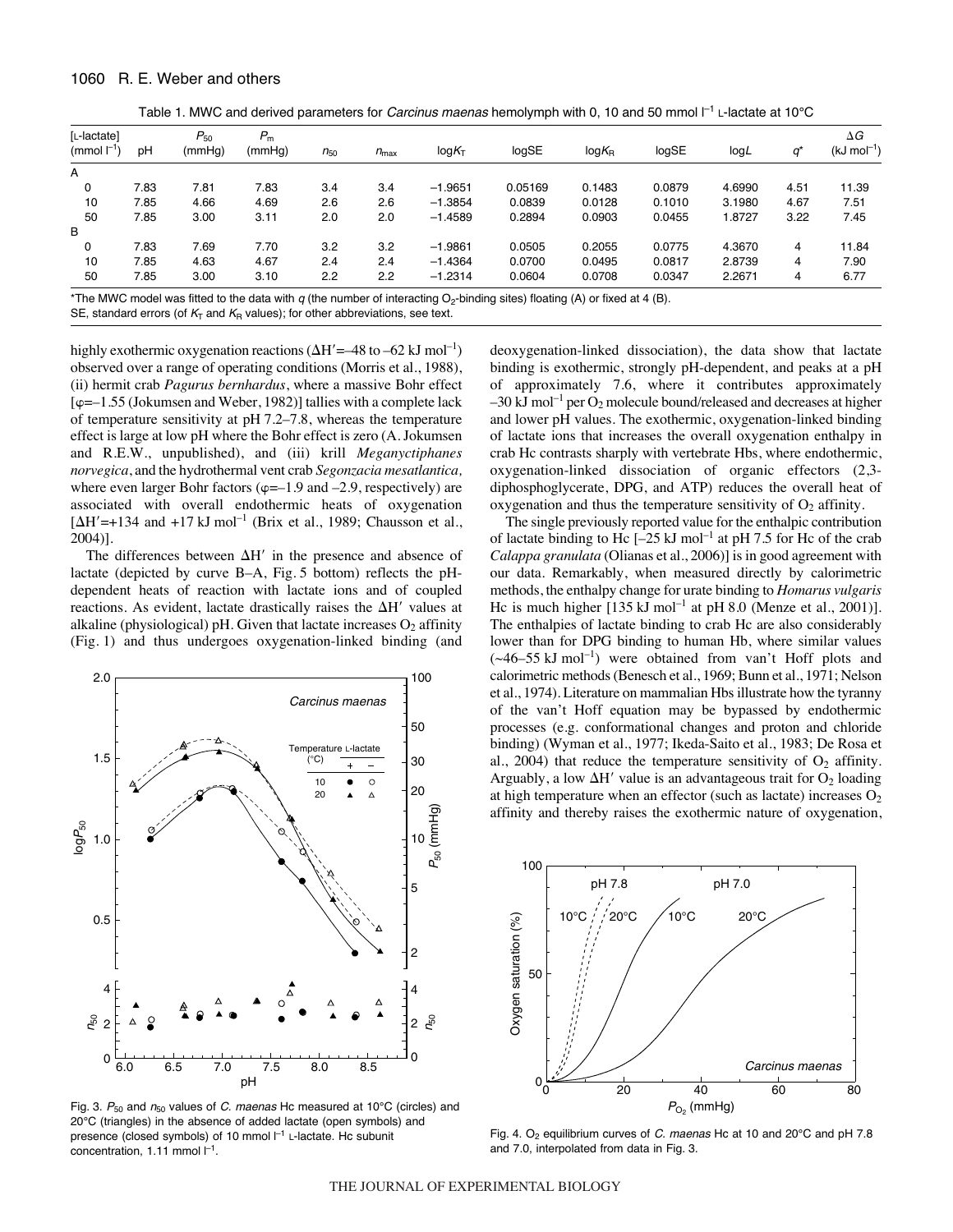

Fig. 5. (Top) Overall oxygenation enthalpies ( $\Delta H'$ ) derived using the van't Hoff isochore and  $P_{50}$  values at 10 and 20°C and different pH values (Fig. 3), in the absence of added lactate (A) and the presence of 10 mmol  $I^{-1}$  lactate (B). (Bottom) The interpolated, pH-dependent difference between these values (B–A).

just as low  $\Delta H$  values resulting from ligand reactions coupled to oxygen binding are advantageous for maintaining a high  $O_2$  affinity in vertebrate Hbs.

Although lactate that is produced under anaerobic conditions increases Hc– $O_2$  affinity and thus may favour  $O_2$  loading and survival under hypoxic conditions (Truchot, 1980), our data show that a thermodynamic consequence of oxygenation-linked lactate binding is an increased temperature sensitivity in the physiological pH range (cf. Fig. 5), which may compromise  $O_2$  loading at high temperature. While this specific 'lactate effect'  $(\Delta H^{\text{lact}})$  is maximal near 7.5, the overall temperature sensitivity  $(\Delta H')$  remains high at lower pH values (imparted by lactate accumulation), where the Bohr effect successively disappears and reverses (resulting in loss of  $O<sub>2</sub>$ linked endothermic proton dissociation and initiation of ectothermic proton binding, respectively). However, apart from hampering  $O<sub>2</sub>$ binding at high temperature, increased temperature sensitivity will promote  $O_2$  loading in the gills at low temperature. In this regard it may be significant that increases in lactate levels may induce behavioural hypothermia, since lactate injection reduces the preferred temperature in *C. maenas* (De Wachter et al., 1997).

In conclusion, the large variations in the effects of temperature on  $O_2$  affinity of crustacean Hcs (observed between different species and within the same individuals at different times) appear to be directly related to variations in the heats of reaction of processes coupled to the oxygenation reaction, notably proton and lactate binding, indicating that hemolymph levels of these ions are major factors controlling the temperature sensitivity of oxygen binding to crustacean hemocyanin.

In this light it would be interesting to investigate the enthalpic components in Hcs that lack a lactate effect [as in the hydrothermal vent crab *Syanagraea praedator* (Chausson et al., 2001)] or have an opposite lactate effect [as in the land crab *Gecarcoidea natalis*, where lactate decreases  $O_2$  affinity (Adamczewska and Morris, 1998)] as well as the thermodynamic consequences of binding other Hc effectors, such as divalent cations, whose concentrations may vary greatly (with water salinity, ionoregulatory capacities and the moult cycle) and urate, which may bind to Hc with a higher affinity than L-lactate [40-fold higher in *Homarus vulgaris* Hc (Nies et al., 1992)]. In *Carcinus maenas*, whose Hc has about twice as many urate (and caffeine) binding sites than that of *H. vulgaris* (Hellmann et al., 2004), hemolymph urate concentrations increase drastically in response to hypoxic exposure (Lallier et al., 1987). In line with the effect of lactate at  $pH > 7.2$  reported here (Fig. 5), urate increases the temperature sensitivity of slipper lobster *Scyllarides latus* Hc, which has four urate binding sites per hexamer, at pH 7.5 (Sanna et al., 2004).

Supported by the Danish Natural Science Research Council (FNU) and the Carlsberg Foundation. We thank Anny Bang and Dorte Olsson for valuable technical assistance.

#### **REFERENCES**

- **Adamczewska, A. M. and Morris, S.** (1998). The functioning of the haemocyanin of the terrestrial Christmas Island red crab Gecarcoidea natalis and roles for organic modulators. J. Exp. Biol. **201**, 3233-3244.
- **Benesch, R. E., Benesch, R. and Yu, C. I.** (1969). The oxygenation of hemoglobin in the presence of 2,3-diphosphoglycerate. Effect of temperature, pH, ionic strength, and hemoglobin concentration. Biochemistry **8**, 2567-2571.
- **Brix, O., Borgund, S., Barnung, T., Colosimo, A. and Giardina, B.** (1989). Endothermic oxygenation of hemocyanin in the krill Meganyctiphanes norvegica. FEBS Lett. **247**, 177-180.
- **Bugge, J. and Weber, R. E.** (1999). Oxygen binding and its allosteric control in hemoglobin of the pulmonate snail, Biomphalaria glabrata. Am. J. Physiol. **276**, R347-R356.
- **Bunn, H. F., Ransil, B. J. and Chao, A.** (1971). The interaction between erythrocyte organic phosphates, magnesium ion, and hemoglobin. J. Biol. Chem. **246**, 5273- 5279.
- **Burnett, L. E., Scholnick, D. A. and Mangum, C. P.** (1988). Temperature sensitivity
- of molluscan and arthropod hemocyanins. Biol. Bull. **174**, 153-162. **Chausson, F., Bridges, C. R., Sarradin, P. M., Green, B. N., Riso, R., Caprais, J. C. and Lallier, F. H.** (2001). Structural and functional properties of hemocyanin from Cyanagraea praedator, a deep-sea hydrothermal vent crab. Proteins **45**, 351-359.
- **Chausson, F., Sanglier, S., Leize, E., Hagege, A., Bridges, C. R., Sarradin, P. M., Shillito, B., Lallier, F. H. and Zal, F.** (2004). Respiratory adaptations to the deepsea hydrothermal vent environment: the case of Segonzacia mesatlantica, a crab from the Mid-Atlantic Ridge. Micron **35**, 31-41.
- **Dainese, E., Di Muro, P., Beltramini, M., Salvato, B. and Decker, H.** (1998). Subunits composition and allosteric control in Carcinus aestuarii hemocyanin. Eur. J. Biochem. **256**, 350-358.
- **De Rosa, M. C., Castagnola, M., Bertonati, C., Galtieri, A. and Giardina, B.** (2004). From the Arctic to fetal life: physiological importance and structural basis of an ʻadditional' chloride-binding site in haemoglobin. Biochem. J. **380**, 889-896.
- **De Wachter, B., Sartoris, F. J. and Pörtner, H. O.** (1997). The anaerobic endproduct lactate has a behavioural and metabolic signalling function in the shore crab Carcinus maenas. J. Exp. Biol. **200**, 1015-1024.
- **Eriksson-Quensel, I.-B. and Svedberg, T.** (1936). The molecular weights and pHstability regions of the hemocyanins. Biol. Bull. **71**, 498-547.
- **Fago, A., Bendixen, E., Malte, H. and Weber, R. E.** (1997a). The anodic hemoglobin of Anguilla anguilla. Molecular basis for allosteric effects in a Root-effect hemoglobin. J. Biol. Chem. **272**, 15628-15635.
- **Fago, A., Wells, R. M. G. and Weber, R. E.** (1997b). Temperature-dependent enthalpy of oxygenation in Antarctic fish hemoglobins. Comp. Biochem. Physiol. **118B**, 319-326.
- Graham, R. A. (1985). A model for L-lactate binding to *Cancer magister* hemocyanin. Comp. Biochem. Physiol. **81B**, 885-887.
- **Hellmann, N., Hornemann, J., Jaenicke, E. and Decker, H.** (2004). Urate as effector for crustacean hemocyanins. Micron **35**, 109-110.
- **Ikeda-Saito, M., Yonetani, T. and Gibson, Q. H.** (1983). Oxygen equilibrium studies on hemoglobin from the bluefin tuna (Thunnus thynnus). J. Mol. Biol. **168**, 673- 686.
- **Imai, K.** (1982). Allosteric Effects in Haemoglobin. Cambridge: Cambridge University Press.
- **Johnson, B. A., Bonaventura, C. and Bonaventura, J.** (1988). Allostery in Callinectes sapidus hemocyanin: cooperative oxygen binding and interactions with Llactate, calcium, and protons. Biochemistry **27**, 1995-2001.
- **Jokumsen, A. and Weber, R. E.** (1982). Hemocyanin-oxygen affinity in hermit crab blood is temperature independent. J. Exp. Zool. **221**, 389-394.
- **Klotz, I. M. and Klotz, T. A.** (1955). Oxygen-carrying proteins: a comparison of the oxygenation reaction in hemocyanin and hemerythrin with that in hemoglobin. Science **121**, 477-480.
- **Lallier, F. and Truchot, J. P.** (1989). Hemolymph oxygen transport during environmental hypoxia in the shore crab, Carcinus maenas. Respir. Physiol. **77**, 323- 336.